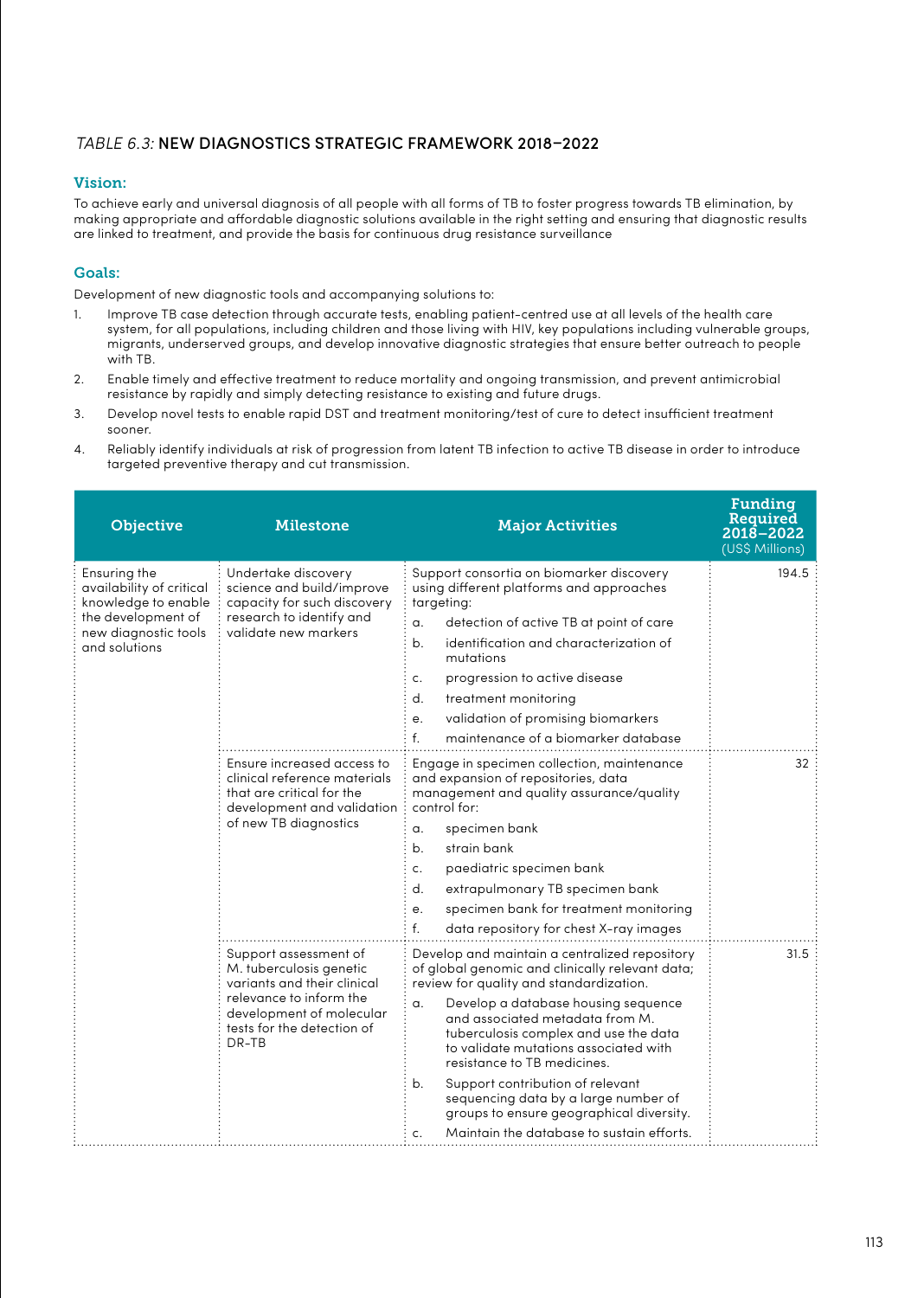| <b>Objective</b>                                                                                                                                                                   | Milestone                                                                                                                                                                | <b>Major Activities</b>                                                                                                                                                                                                                                                                                                  | Funding<br>Required<br>2018-2022<br>(US\$ Millions) |
|------------------------------------------------------------------------------------------------------------------------------------------------------------------------------------|--------------------------------------------------------------------------------------------------------------------------------------------------------------------------|--------------------------------------------------------------------------------------------------------------------------------------------------------------------------------------------------------------------------------------------------------------------------------------------------------------------------|-----------------------------------------------------|
|                                                                                                                                                                                    | Increase efficiency of the<br>early development pipeline<br>and support decisions<br>before large-scale trials                                                           | Conduct studies for evaluation/demonstration<br>studies planned under objective 3 in order to<br>assess potential impact and help plan those<br>studies in the most effective way                                                                                                                                        | 25                                                  |
|                                                                                                                                                                                    | Undertake research and<br>consultations to support<br>development of eHealth<br>solutions                                                                                | Define patient charter/ethical criteria, and build<br>consensus on patient identifiers                                                                                                                                                                                                                                   | 1.5                                                 |
|                                                                                                                                                                                    | Total Objective 1 – Addressing knowledge gaps                                                                                                                            |                                                                                                                                                                                                                                                                                                                          | 284.5                                               |
| Developing a<br>portfolio of new<br>diagnostic tools<br>coupled with<br>a package of<br>accompanying<br>solutions to ensure<br>that results translate<br>into patient<br>treatment | Develop tests and solutions<br>for the diagnosis of active<br>TB at the point of care in<br>all patient populations,<br>including children and<br>people living with HIV | Support test development, technical and<br>clinical validation during development of:<br>a.<br>smear-replacement tests and solutions<br>b.<br>biomarker-based non-sputum tests and<br>solutions<br>triage referral tests and solutions<br>c.                                                                             | 142.5                                               |
|                                                                                                                                                                                    | Develop tests and solutions<br>for detection of drug<br>resistance                                                                                                       | Support test development, technical and<br>clinical validation during development of:<br>next-generation DST at peripheral levels<br>α.<br>b.<br>DST for new and repurposed medicines<br>and new drug regimens including MIC<br>testing where relevant<br>next-generation sequencing (NGS)<br>c.<br>directly from sputum | 60.5                                                |
|                                                                                                                                                                                    | Develop tests and solutions<br>for predicting the risk of<br>disease progression                                                                                         | Endorse and revise target product profiles<br>(TPPs). Conduct test development, and<br>technical and clinical validation during<br>development, including validation and<br>qualification of immune activation biomarkers                                                                                                | 33                                                  |
|                                                                                                                                                                                    | Develop tests to support<br>syndromic approaches to<br>help differentiate between<br>pathogens and reduce<br>antibiotic overtreatment                                    | Validate and qualify suitable biomarkers for<br>syndromic tests for patients with respiratory<br>symptoms on first visit to primary health care<br>services in order to help differentiate between<br>pathogens, providing a clinically actionable<br>answer                                                             | 29                                                  |
|                                                                                                                                                                                    | Develop tests and solutions<br>for treatment monitoring/<br>test of cure                                                                                                 | Develop a TPP. Conduct test development,<br>and technical and clinical validation during<br>development, including molecular candidates,<br>and validate and qualify suitable biomarkers                                                                                                                                 | 9:                                                  |
|                                                                                                                                                                                    | Develop eHealth and<br>connectivity solutions to<br>facilitate patient access to<br>tests listed above                                                                   | Endorse and revise TPPs. Integrate connectivity<br>in diagnostic technologies, and develop<br>eHealth applications and aggregation<br>platforms                                                                                                                                                                          | 8                                                   |
| Total Objective 2 – Development of a portfolio of new tests and solutions                                                                                                          |                                                                                                                                                                          |                                                                                                                                                                                                                                                                                                                          |                                                     |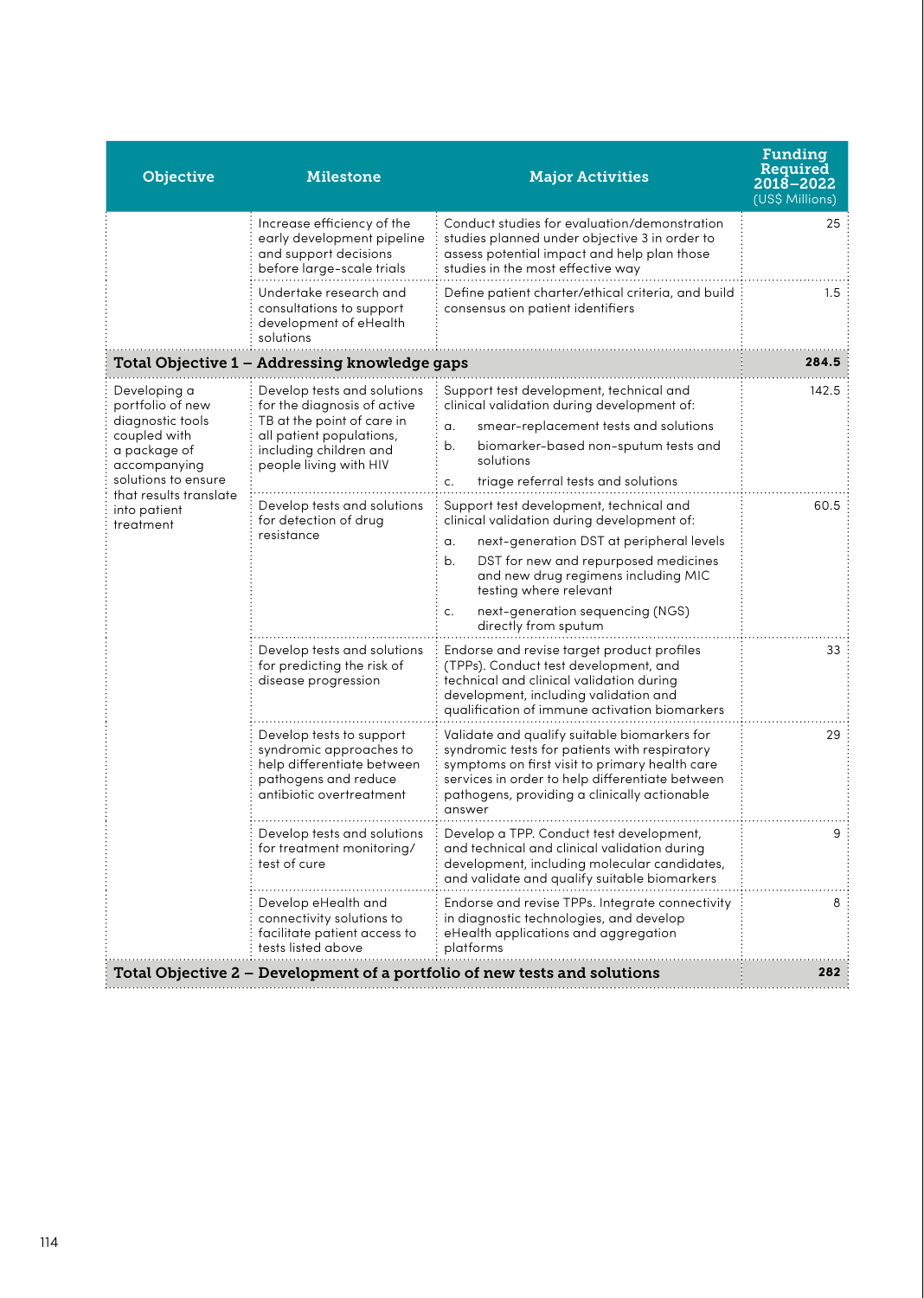| Objective                                                                                                                                                                                                                                                                                                                                            | Milestone                                                                                                                                                        | <b>Major Activities</b>                                                                                                                                                                                                                                                                                                                                                                                                                                      | Funding<br>Required<br>2018-2022<br>(US\$ Millions) |
|------------------------------------------------------------------------------------------------------------------------------------------------------------------------------------------------------------------------------------------------------------------------------------------------------------------------------------------------------|------------------------------------------------------------------------------------------------------------------------------------------------------------------|--------------------------------------------------------------------------------------------------------------------------------------------------------------------------------------------------------------------------------------------------------------------------------------------------------------------------------------------------------------------------------------------------------------------------------------------------------------|-----------------------------------------------------|
| Evaluating the<br>portfolio of new<br>diagnostic tools and<br>solutions, including<br>new detection<br>strategies, as well<br>as alternative<br>approaches to<br>case finding,<br>optimized use, and<br>innovative delivery<br>mechanisms;<br>demonstrating<br>patient benefit and<br>predicting likely<br>impact within the<br>entire health system | Conduct evaluation<br>in clinical trials and<br>demonstration studies for<br>new tests and solutions<br>identified above, as well as<br>for syndromic approaches | Carry out the following:<br>Evaluation tests for active TB and for DST<br>α.<br>(MDR-/XDR-TB)<br>Demonstration studies of TB tests and DST<br>b.<br>c.<br>Demonstration studies of tests targeting<br>paediatric TB<br>d.<br>Demonstration studies of tests targeting<br>extrapulmonary TB<br>Evaluation and demonstration of<br>e.<br>syndromic approaches<br>f.<br>Demonstration studies of eHealth<br>solutions and platform for connected<br>diagnostics | 94.5                                                |
|                                                                                                                                                                                                                                                                                                                                                      | Predict patient impact<br>from the use of improved<br>diagnostics on TB detection<br>rate, transmission and<br>mortality                                         | Develop mathematical modelling<br>α.<br>b <sub>1</sub><br>Conduct impact and cost-effectiveness<br>studies to evaluate new technologies and<br>innovative strategies/approaches                                                                                                                                                                                                                                                                              | 70                                                  |
|                                                                                                                                                                                                                                                                                                                                                      | Conduct market analysis<br>and estimate potential for<br>new diagnostics                                                                                         | Update and expand existing market<br>assessments                                                                                                                                                                                                                                                                                                                                                                                                             | $\overline{2}$                                      |
|                                                                                                                                                                                                                                                                                                                                                      | Total Objective 3 – Evaluation, demonstration and impact                                                                                                         |                                                                                                                                                                                                                                                                                                                                                                                                                                                              | 166.5                                               |
| Ensuring that fully<br>validated new<br>diagnostic tools<br>and solutions are<br>widely available and<br>appropriately used<br>in endemic countries                                                                                                                                                                                                  | Roll out new tools and<br>solutions                                                                                                                              | Procure devices and consumables for the roll-<br>out of at least one new technology to support<br>the detection of active TB in 90% of new cases<br>and drug resistance in 100% of cases in high-<br>risk groups                                                                                                                                                                                                                                             | 2,300                                               |
|                                                                                                                                                                                                                                                                                                                                                      | Strengthen laboratory<br>capacity for appropriate<br>scale-up of new tools                                                                                       | Training (coordination, development<br>α.<br>of tools, sessions, training supervisors,<br>specimen transfer)<br>Quality assurance and accompanying<br>b.<br>measures<br>Ongoing assistance<br>c.<br>d.<br>Training assistance for supply<br>management aspects                                                                                                                                                                                               | 228                                                 |
|                                                                                                                                                                                                                                                                                                                                                      | Ensure patient-<br>centred diagnosis and<br>decentralization of testing                                                                                          | Diagnostic referral system (sample<br>α.<br>transportation, results delivery to<br>patients/clinic, follow-up with patients)<br>m/eHealth solutions/transmission of<br>b.<br>results<br>Incentive systems for patients to<br>c.<br>compensate for time required for<br>diagnosis                                                                                                                                                                             | 77                                                  |
|                                                                                                                                                                                                                                                                                                                                                      | Integrate TB/HIV laboratory<br>services (TB testing in<br>HIV settings), as well as<br>screening for comorbidities<br>such as hepatitis                          | Conduct demonstration projects and<br>operational research on how the viral load test<br>could be used as a predictor to screen for TB                                                                                                                                                                                                                                                                                                                       | 24                                                  |